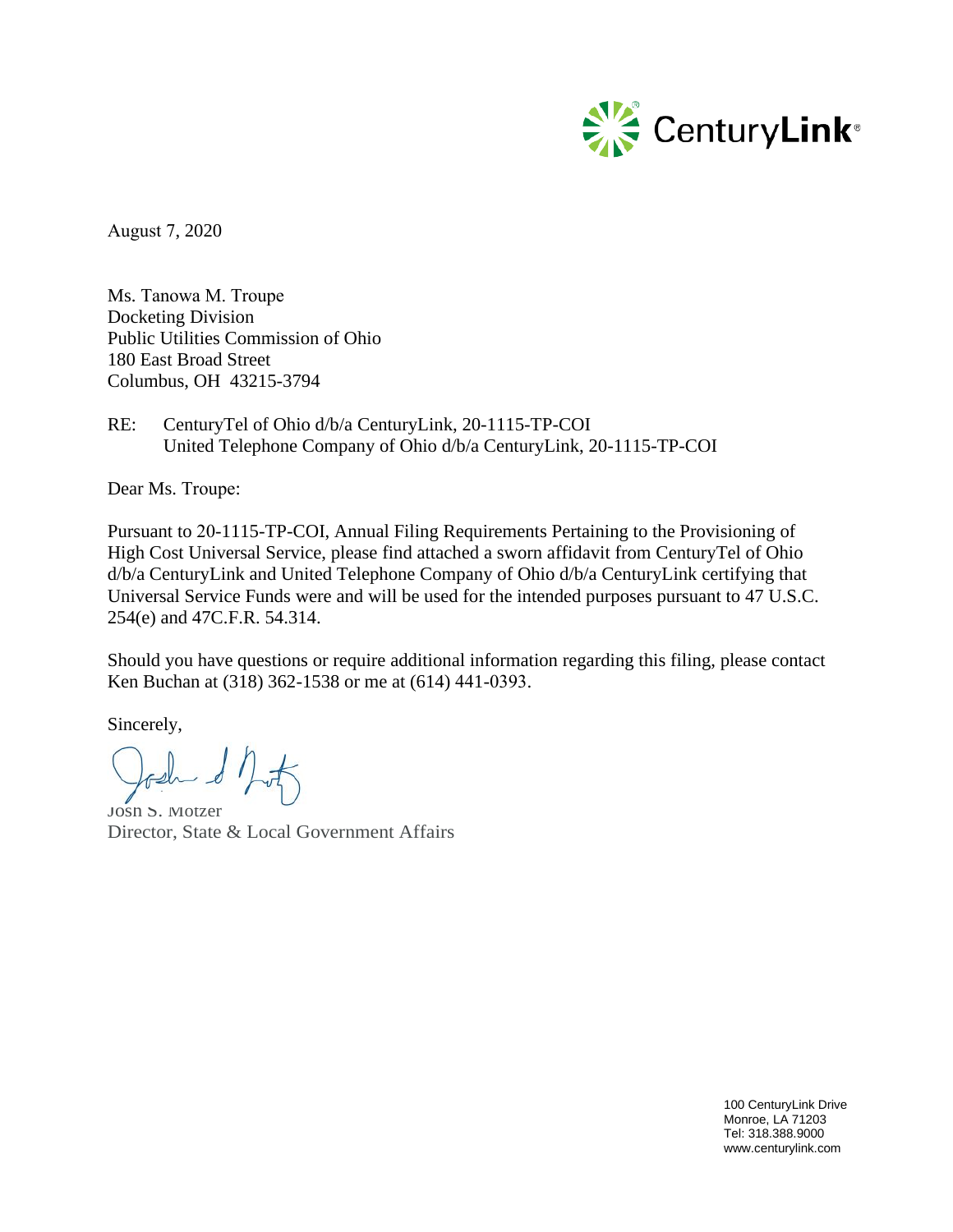20-1115-TP-COI

## **Attachment A** 254(e) Affidavit of Eligible Telecommunication Carriers

## Affidavit:

As an authorized corporate officer of CenturyTel of Ohio, Inc. d/b/a CenturyLink and United Telephone Company of Ohio d/b/a CenturyLink, I, under penalty of perjury, hereby affirm familiarity with and understanding of the requirements of the Communications Act of 1934 as amended by the Telecommunications Act of 1996 with respect to the receipt of Universal Service funds and affirm any such funds were received in the preceding calendar year (2019) were used and will be used in the coming calendar year (2021) only for the provision, maintenance, and upgrading of facilities and services for which the support is intended pursuant to 47 U.S.C. 254(e) and 47 C.F.R. 54.314.

## **Study Area Code(s)**

300630, 300661

| <b>Signature</b> | <b>Typed or Printed Name</b> | Date           |
|------------------|------------------------------|----------------|
| Europh Poten     | Eric J. Mortensen            | $6 - 4 - 2020$ |

Subscribed and sworn to before me this  $4/h$  day of  $\bigcirc$ fune A.D. 2020.

Margree O Hutte

Mariorie O. Herlth

My Commission Expires:

 $9 - 25 - 2021$ 

MARJORIE O. HERLTH Notary Public State of Colorado Notary ID # 20014006933 My Commission Expires 09-25-2021